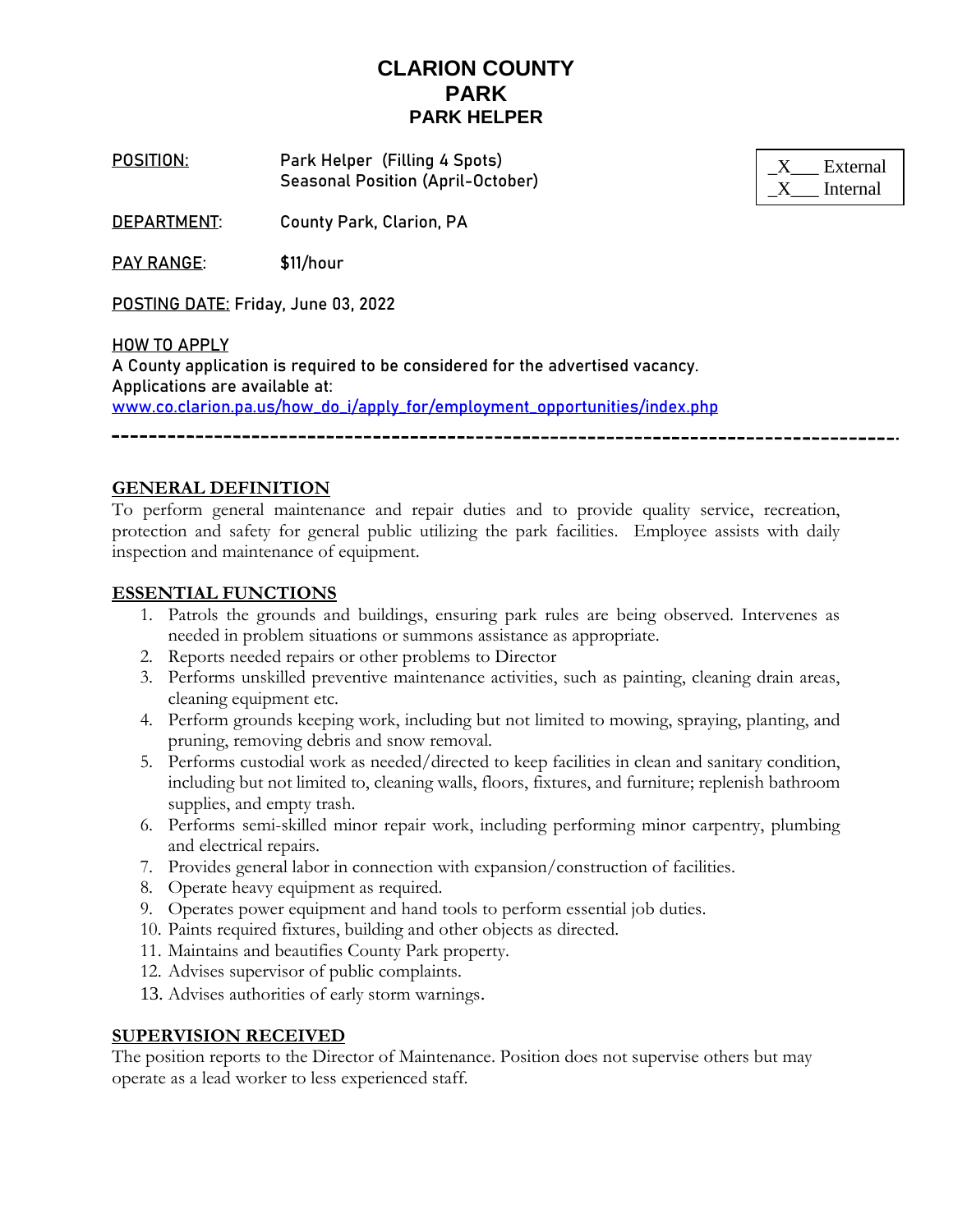# **CLARION COUNTY PARK PARK HELPER**

## **WORKING CONDITIONS**

While performing the duties of this job, the employee is occasionally exposed to moving mechanical parts, fumes or airborne particles and vibrations. Work may involve some use of toxic or caustic chemicals. The job involves extensive public contact which may include occasional confrontations with unruly individuals. Employee is on-call at all times and may be required to work evenings and weekends.

## **PHYSICAL AND MENTAL CONDITIONS**

- 1. Ability to record, convey and present information and explain procedures.
- 2. Manual dexterity, including both gross motor skills and small motor skills.
- 3. Operation of heavy machinery.
- 4. Operation of power tools.
- 5. Operation of motor vehicles.
- 6. Frequent lifting and carrying of objects up to 25 pounds.
- 7. Occasional lifting and carrying with the use of mechanical aides, of objects weighing up to or exceeding 100 pounds.
- 8. Stooping, bending, kneeling, working in a prone position.
- 9. Climbing steps, ladders, and scaffolding.
- 10. Mental and physical alertness.
- 11. Distance vision, close vision, depth perception, and the ability to distinguish colors.
- 12. Travel both within and outside of the county.

## **QUALIFICATIONS**

### A. EDUCATION/TRAINING

High school diploma plus trade school training in electrical, plumbing, carpentry and painting desired. Valid PA driver's license required.

### B. WORK EXPERIENCE

Two years' experience in a maintenance environment required; or any acceptable combination of experience and/or training.

### Clearances:

Must work in conjunction with employer to apply for Act 34 PA State Police Criminal History, Act 151 PA Child Abuse and FBI clearances prior to employment. All clearances must reflect acceptable results.

## **KNOWLEDGE, SKILLS AND ABILITIES REQUIRED**

- 1. Must be able to speak and understand the English language in an understandable manner in order to carry out essential job duties.
- 2. Must possess ability to function independently, have flexibility and the ability to work effectively with clients, co-workers and others.
- 3. Must possess a valid Pennsylvania Commercial Driver's License and a willingness to travel as needed.
- 4. Must possess knowledge of the methods, tools and practices used in general maintenance and construction.